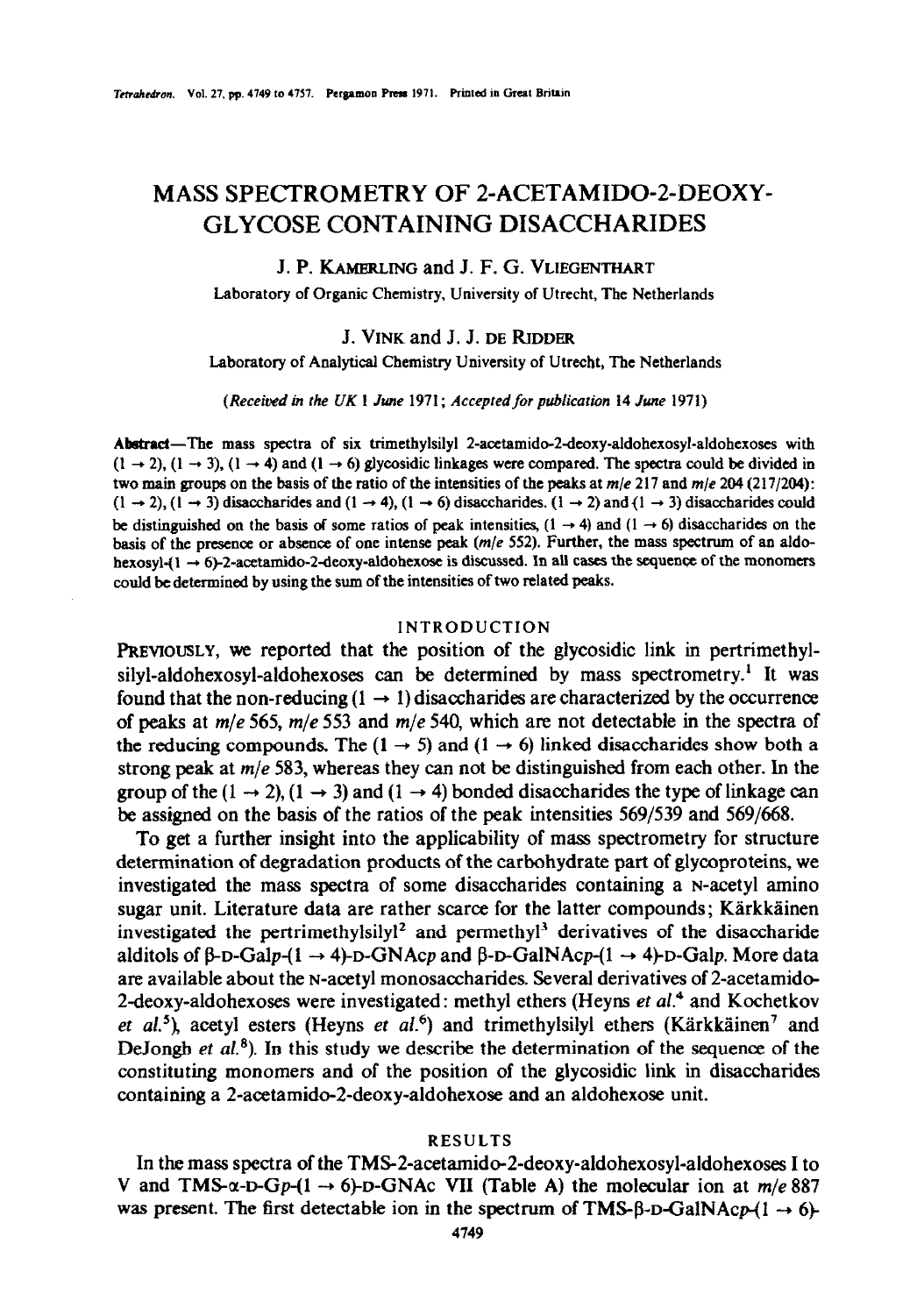|     | 2-acetamido-2-deoxy-β-D-glucopyranosyl- $(1 \rightarrow 2)$ -D-mannose                 |
|-----|----------------------------------------------------------------------------------------|
| н   | 2-acetamido-2-deoxy-β-p-galactopyranosyl- $(1 \rightarrow 3)$ -p-galactose             |
| Ш   | 2-acetamido-2-deoxy-β-D-galactopyranosyl- $(1 \rightarrow 4)$ -D-galactopyranose       |
| IV  | 2-acetamido-2-deoxy- $\beta$ -D-glucopyranosyl- $(1 \rightarrow 4)$ -D-galactopyranose |
| v   | 2-acetamido-2-deoxy-β-D-glucopyranosyl- $(1 \rightarrow 4)$ -D-mannopyranose           |
| VI  | 2-acetamido-2-deoxy-β-D-galactopyranosyl- $(1 \rightarrow 6)$ -D-galactose             |
| VII | $\alpha$ -D-glucopyranosyl-(1 $\rightarrow$ 6)-2-acetamido-2-deoxy-D-glucose           |
|     |                                                                                        |

**TABLE A. LIST OF STUDIED** DISACCHARIDES

 $D$ -Gal VI was  $m/e 872$  (M<sup>+</sup> minus  $\cdot$ CH<sub>3</sub>). This ion was also abundant in the other spectra. The most relevant peaks and their interpretations are listed in Table B. In comparison to the mass spectra of the TMS-aldohexosyl-aldohexoses,<sup>1</sup> analogous fragments now containing the N-acetyl group are shifted to 31 mass units lower.

The monomer sequence can be inferred from the mass spectrum by comparison of the ion abundances, which are mainly formed from the reducing or the non-reducing site of the molecule. It is essential that these ions contain that part of the monomers in which they differ in molecular weight. Preference has to be given to ions which are present in the spectra independent of the type of glycosidic link. The fragment ion at  $m/e$  451 (Table B) and its shifted analogue at  $m/e$  420 (Table B) occur in all spectra. From the spectra of the disaccharides consisting of an aldopentose and an aldohexose, it was deduced that the fragment ion at *m/e* 451 stems for the greater part from the non-reducing site.' By consequence, it is to be expected that the intensity of the peak at  $m/e$  451 is smaller than that of the peak at  $m/e$  420 when the N-acetyl amino sugar is the non-reducing unit, whereas it should be greater for the reversed sequence. Table D shows that this criterion is not decisive in all cases and gives the wrong answer for compound VIL This difficulty arises by the further fragmentation of the ions at  $m/e 451$  and  $m/e 420$  which proceeds to a different extent for the various disaccharides. The main fragmentation reaction is the elimination of TMSOH, resulting in ions at  $m/e$  361 (metastable peak at  $m^* = 289.0$ ) and  $m/e$  330 (metastable peak at  $m^* = 259.3$ ) respectively. Assuming that the peaks at  $m/e$  361 and  $m/e$  330 originate predominantly from the fragments at m/e451 and *m/e420* respectively, comparison of the sum of the intensities of the ions at m/e451 and *m/e* 361 to that of *m/e* 420 and *m/e* 330 is a far better criterion for sequence determinations than that of the intensities of the ions at  $m/e$  451 and  $m/e$  420 only (Table D).

The reducing position of the N-acetyl ammo sugar in VII is also characterized by the absence of the peak at m/e 569 in combination with the presence of that at *m/e* 538 (Fig. 5). In the TMS-aldohexosyl- $(1 \rightarrow 6)$ -aldohexoses, the fragment at  $m/e$  583 originates from the non-reducing site. Its absence in VI combined with the presence of the fragment at *m/e* 552 forms an indication for the non-reducing position of the N-acetyl amino sugar (Fig 4).

The influence of the position of the glycoside bond on the fragmentation pattern is illustrated by Figs 1 to 5. The  $(1 \rightarrow 6)$  link in  $\beta$ -D-Gal NAcp- $(1 \rightarrow 6)$ -D-Gal is characterized by a very strong peak at *m/e* 552. This peak is the analogue of *mfe* 583 in TMS-aldohexosyl- $(1 \rightarrow 6)$ -aldohexoses. However, in the mass spectrum of  $\alpha$ -D-Gp- $(1 \rightarrow 6)$ -D-GNAc the expected fragment ion at *m/e* 583 was completely absent. Starting from the fragmentation scheme for the formation of  $m/e$  583, suggested by Kochet-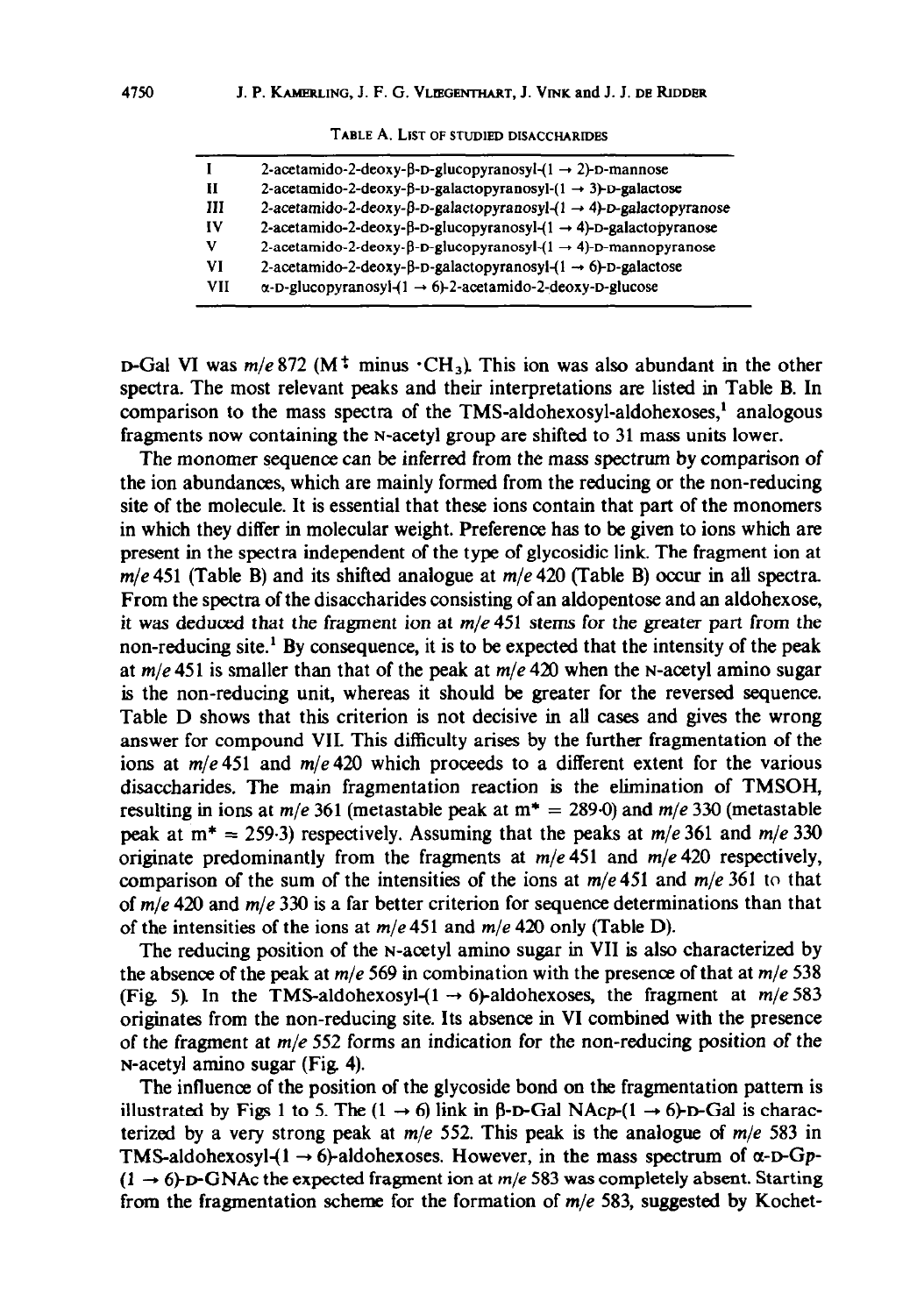|            | measured                 |                                                                                                              |
|------------|--------------------------|--------------------------------------------------------------------------------------------------------------|
| m/e        | brutoformula             | fragment                                                                                                     |
| 887        |                          | M,                                                                                                           |
| 872        |                          | $M^+$ minus $CH_3$                                                                                           |
| 828        |                          | $M^+$ minus $NH2COCH3$                                                                                       |
| 784        |                          | M <sup>+</sup> minus CH <sub>2</sub> OTMS                                                                    |
| 782        |                          | 872 <sup>+</sup> minus TMSOH                                                                                 |
| 694        |                          | 784 <sup>+</sup> minus TMSOH                                                                                 |
| 692        |                          | 782 <sup>+</sup> minus TMSOH                                                                                 |
| 683        | $C_2$ , $H_{61}NO_9Si_9$ | M <sup>+</sup> minus TMSO-CH=CH-OTMS                                                                         |
| 638<br>638 | $C_{26}H_{60}NO_7Si_5$   | $M^+$ minus OTMS minus CH <sub>2</sub> =C=O minus TMSO-CH=O<br>isotope peak of $m/e$ 637                     |
| 637        | $C_{26}H_{59}NO_7Si_5$   | $[M^+$ minus TMSOCH <sub>2</sub> -CH=O minus TMSO-CH=O<br>$M^+$ minus TMSOH minus $CH_2=C=O$ minus TMSO-CH=O |
| 611        | $C_{24}H_{55}O_8Si_5$    | 784 <sup>+</sup> minus TMSO-CH=CH-NHCOCH,                                                                    |
| 583        |                          | $Gl-O-CH$ , $-CH=OTMS$ (non-reducing end)                                                                    |
| 569        |                          | $TMSO - CH = O - Gl$ (reducing end)                                                                          |
| 552<br>539 |                          | $GINAc-O-(CH, -CH=OTMS$ (non-reducing end)<br>Ref. 1                                                         |
| 538        |                          | $TMSO - CH = O - GINAC$ (reducing end)                                                                       |
| 521        |                          | 611 <sup>+</sup> minus TMSOH                                                                                 |
| 510        | $C_{20}H_{48}NO_6Si_4$   | $509+$ plus H                                                                                                |
| 510        |                          | isotope peak of $m/e$ 509 and $m/e$ 508                                                                      |
| 509        | $C_{20}H_{47}NO_6Si_4$   | [tetratrimethylsilyl-2-acetamido-2-deoxy-glycose] <sup>+</sup> (ref. 1)                                      |
| 509        |                          | isotope peak of $m/e$ 508                                                                                    |
| 508        | $C_{20}H_{46}NO_6Si_4$   | 509 <sup>+</sup> minus H (ref. 1)                                                                            |
|            |                          | $NH = CH - CH = O - G$                                                                                       |
| 463        | $C_{10}H_{43}NO_4Si_4$   | see text                                                                                                     |
| 451        |                          | $[G]$ <sup>+</sup>                                                                                           |
| 420        |                          | $[GINAC]$ <sup>+</sup>                                                                                       |
| 361        |                          | 451 <sup>+</sup> minus TMSOH                                                                                 |
| 330        |                          | 420 <sup>+</sup> minus TMSOH                                                                                 |
| 217        |                          | TMSO-CH=CH-CH-OTMS                                                                                           |
| 204        |                          | TMSO-CH-CH-OTMS                                                                                              |
| 186        |                          | $TMSO - CH = CH - CH - NHCOCH3$                                                                              |
| 173        |                          | тмѕо-сн-сн-тнсосн,                                                                                           |

TABLE B. EXPLANATION OF SOME IMPORTANT FRAGMENT IONS, PRESENT IN MOST OF THE MASS SPECTRA OF PERTRIMETHYLSILYL DISACCHARIDES CONTAINING AN ALDOHEXOSE AND A 2-ACETAMIDO-2-DBOXY-ALDOHEXOSE

**UNIT** 

 $Gl = Glycose unit$  GINAc = 2-acetamido-2-deoxy-glycose unit

**kov er al.,9 it is still uncertain, whether the absence of this ion has to be explained by a difficult bond cleavage or by a stagnant OTMS migration. An alternative criterion**  for the  $(1 \rightarrow 6)$  bonded compounds may be the peak at  $m/e$  743 (brutoformula  $C_{29}H_{69}NO_9Si_6$ , which was only observed in the spectra of VI and VII.

To discriminate between the  $(1 \rightarrow 2)$ ,  $(1 \rightarrow 3)$  and  $(1 \rightarrow 4)$  linkages in the 2-acetamido-2-deoxy-aldohexosyl-aldohexoses no use can be made of the ratios of the peak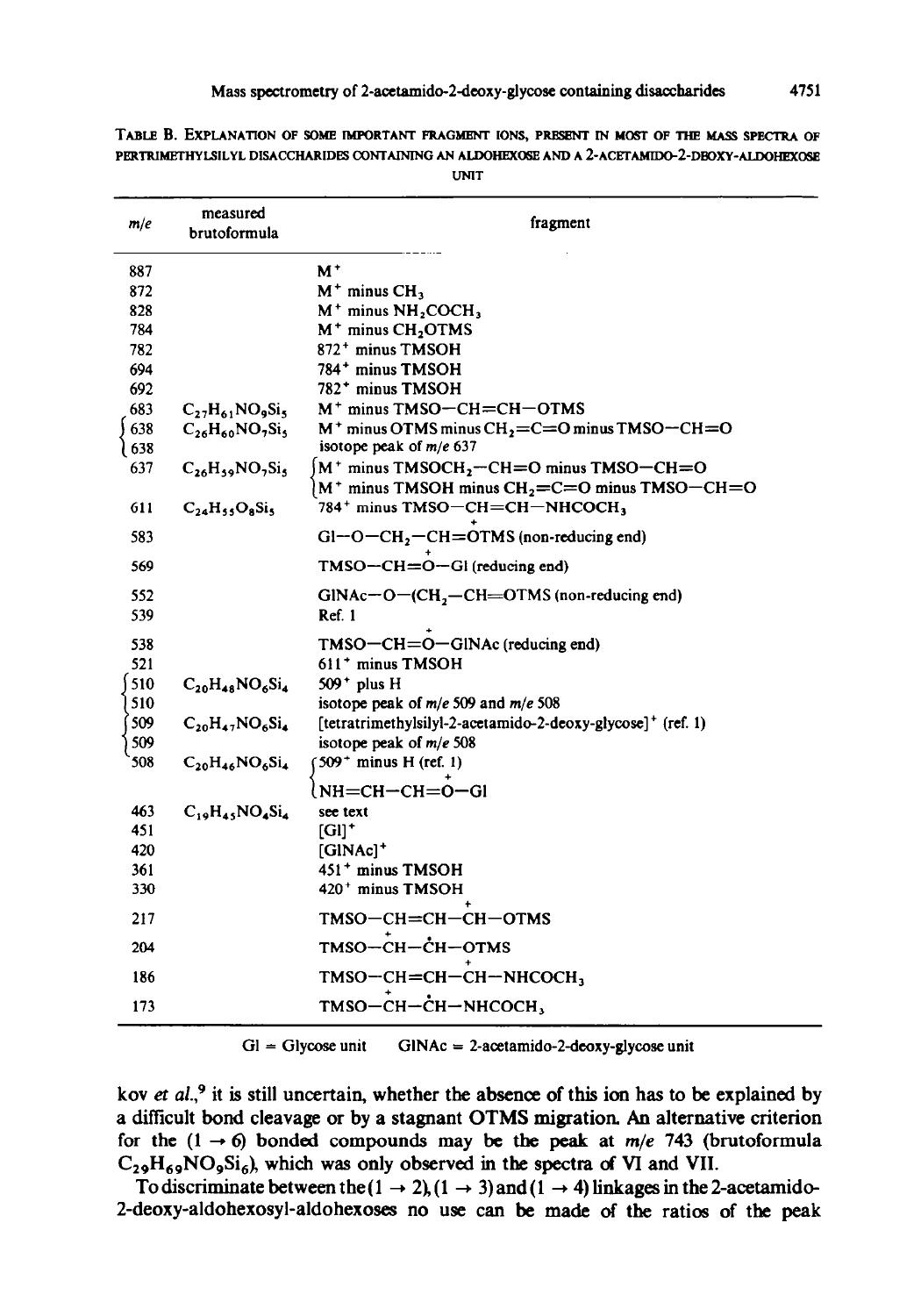

ť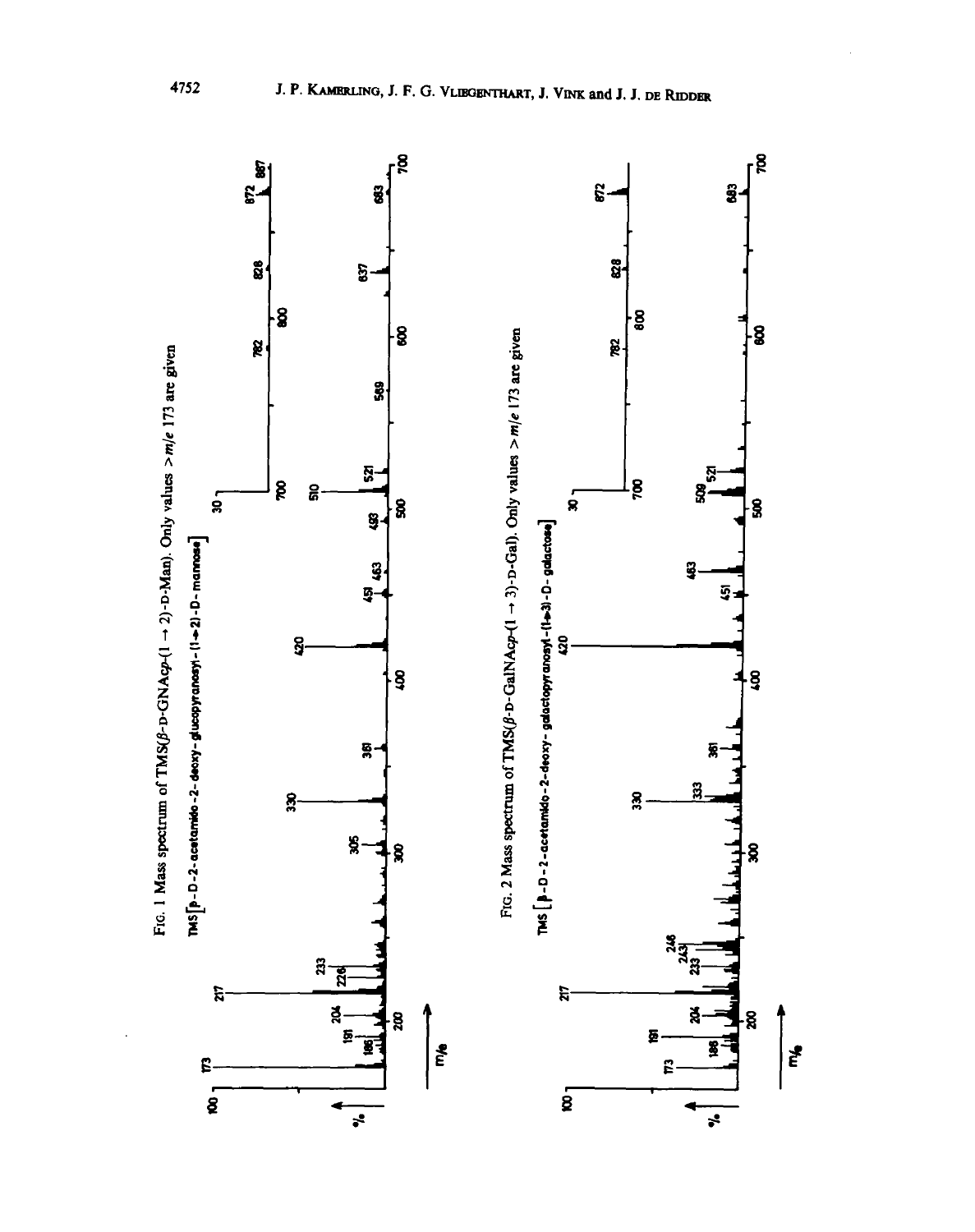

ξ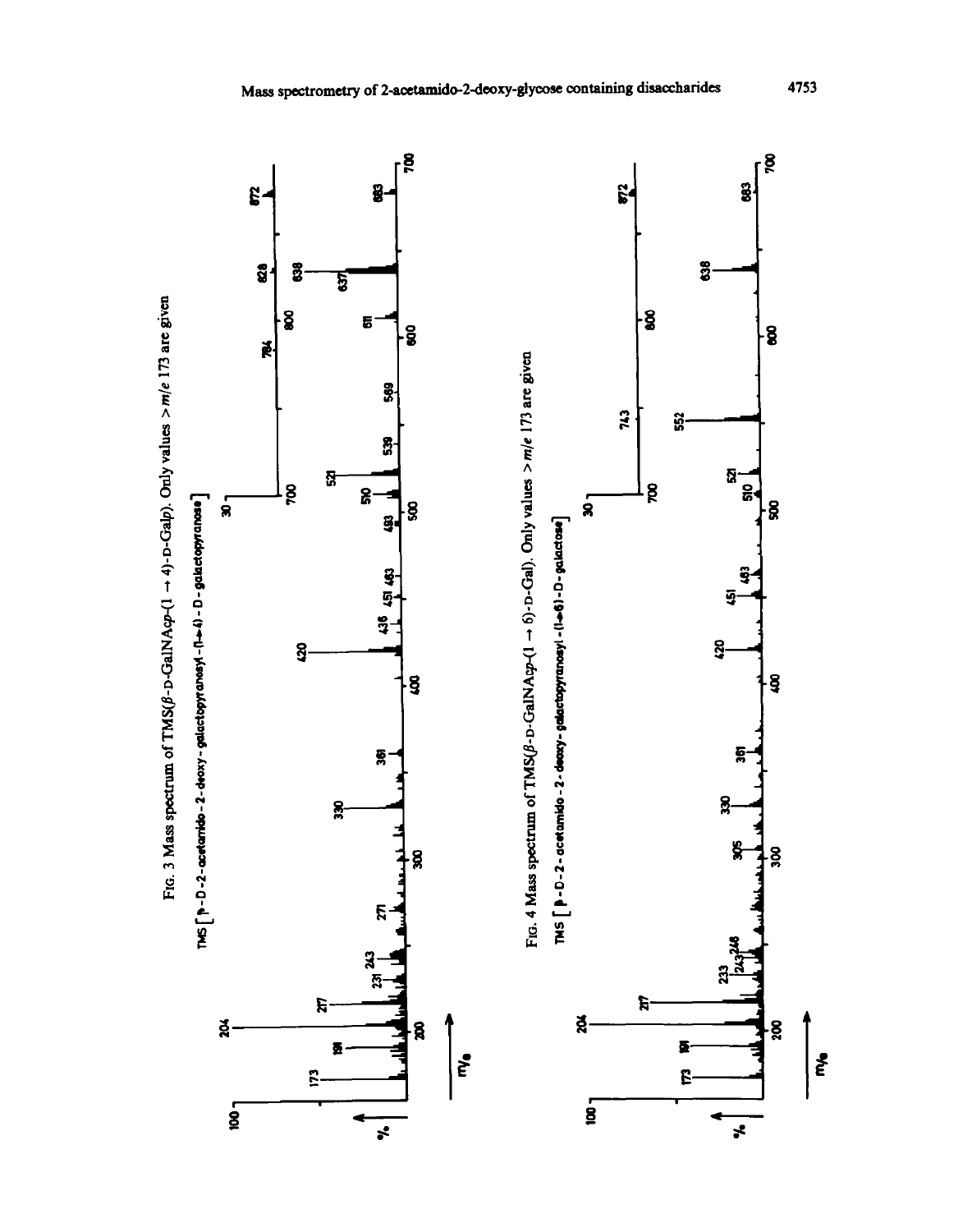

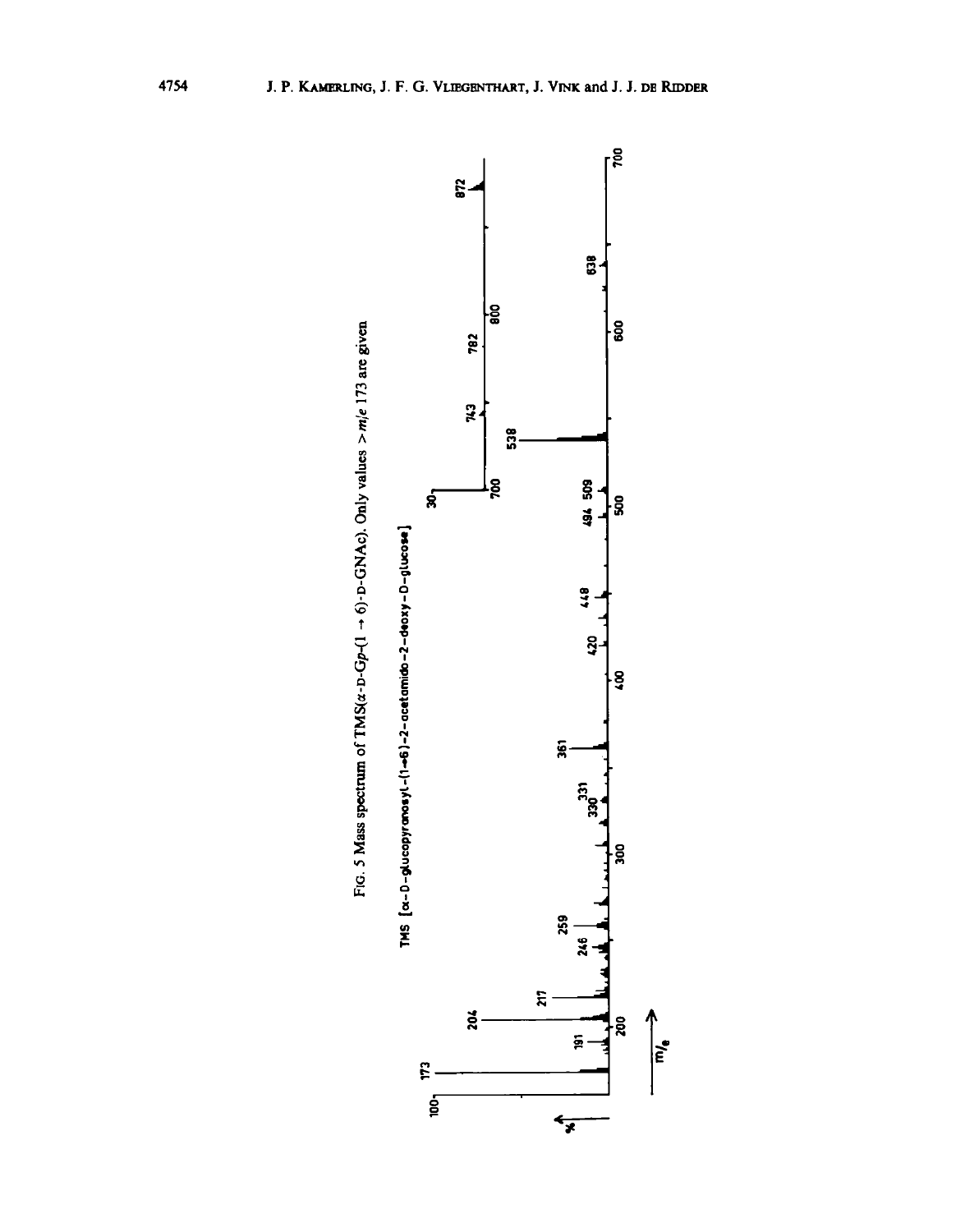|                                | Type of glycosidic linkage |                   |          |                   |       |                   |
|--------------------------------|----------------------------|-------------------|----------|-------------------|-------|-------------------|
|                                | $1 \rightarrow 2$          | $1 \rightarrow 3$ |          | $1 \rightarrow 4$ |       | $1 \rightarrow 6$ |
| $\frac{m}{e}$<br>$\frac{m}{e}$ | I                          | п                 | Ш        | IV                | v     | VI                |
| 217/204                        | 3.8                        | 4.7               | $0-4$    | 0.6               | 0.6   | 0.7               |
| 510/508                        | 19.5                       | 1.5               | 2.2      | 2.0               | $1-7$ | $1-6$             |
| 509/508                        | 0.7                        | $1-6$             | 0.6      | 0.7               | $0-6$ | $1-2$             |
| 463/330                        | 0.04                       | 0.5               | $0 - 09$ | 0.1               | 0-06  | $0-4$             |
| 637/330                        | 0.2                        | 0.04              | 0.8      | $1-0$             | 0.6   | 0-05              |

TABLE C. RATIOS OF PEAKINTENSITIES USED IN THIS STUDY

TABLE D. RELATIVE INTENSITIES OF SOME FRAGMENT IONS, USED FOR THE **DETERMlNAllON OF THE MONOMER SEQUENCE** 

|             | Type of glycosidic linkage |                                        |        |                 |                   |                   |                |  |
|-------------|----------------------------|----------------------------------------|--------|-----------------|-------------------|-------------------|----------------|--|
|             | $1 \rightarrow 2$          | $1 \rightarrow 3$<br>$1 \rightarrow 4$ |        |                 | $1 \rightarrow 6$ | $1 \rightarrow 6$ |                |  |
|             | $I^*$                      | IIt                                    | $III+$ | IV <sub>1</sub> | V۰                | VI†               | VII*           |  |
| 330         | 52                         | 55                                     | 34     | 32              | 18                | 18                | 3              |  |
| 420         | 48                         | 100                                    | 54     | 47              | 22                | 21                | 5              |  |
| $330 + 420$ | 100                        | 155                                    | 88     | 79              | 40                | 39                | 8              |  |
| 361         | 7                          | 12                                     | 8      | 7               | 7                 | 9                 | 22             |  |
| 451         | 8                          | 6                                      | 4      | 9               | 4                 | 14                | $\overline{2}$ |  |
| $361 + 451$ | 15                         | 18                                     | 12     | 16              | 11                | 23                | 24             |  |

\*  $m/e$  173 = 100%

 $t$  m/e 204 = 100%

 $\frac{1}{2}$  m/e 420 = 100%

intensities  $569/508$  and  $569/637$  (comparable to the ratios  $569/539$  and  $569/668$  in aldohexosyl-aldohexoses), because the formation of the fragment at *m/e* 569 appeared to be strongly hindered in these disaccharides.<sup>9</sup> In the (1  $\rightarrow$  2) and (1  $\rightarrow$  4) compounds the intensity of *m/e* 569 was very low and in the  $(1 \rightarrow 3)$  [and  $(1 \rightarrow 6)$ ] compounds this ion was not observable. The splitting of the C1-C2 bond and/or the migration of an OTMS group may be more difficult than in aldohexosyl-aldohexoses (for the fragmentation scheme see Kochetkov et  $al.^9$ ). An alternative criterion was found in the ratio of the intensities of the peaks at  $m/e$  217 and  $m/e$  204; for the  $(1 \rightarrow 4)$  and  $(1 \rightarrow 6)$ compounds 217/204 is smaller than unity and for the  $(1 \rightarrow 2)$  and  $(1 \rightarrow 3)$  compounds this ratio is greater than unity (Table C). The  $(1 \rightarrow 6)$  component can be distinguished from the  $(1 \rightarrow 4)$  compounds by the presence of a strong peak at  $m/e$  552. For the  $(1 \rightarrow 2)$  and  $(1 \rightarrow 3)$  compounds the ratios of some peak intensities were calculated viz.  $510/508$ ,  $509/508$ ,  $463/330$  and  $637/330$  (Table C), which show significant differences. These ratios may be useful for assignments of the type of glycosidic link, although the constituting monosaccharides may display a distinct influence.<sup>10</sup> The investigation of more reference compounds including those bonded via a  $(1 \rightarrow 1)$  and  $(1 \rightarrow 5)$  link is necessary to estimate which structural parameters determine these ratios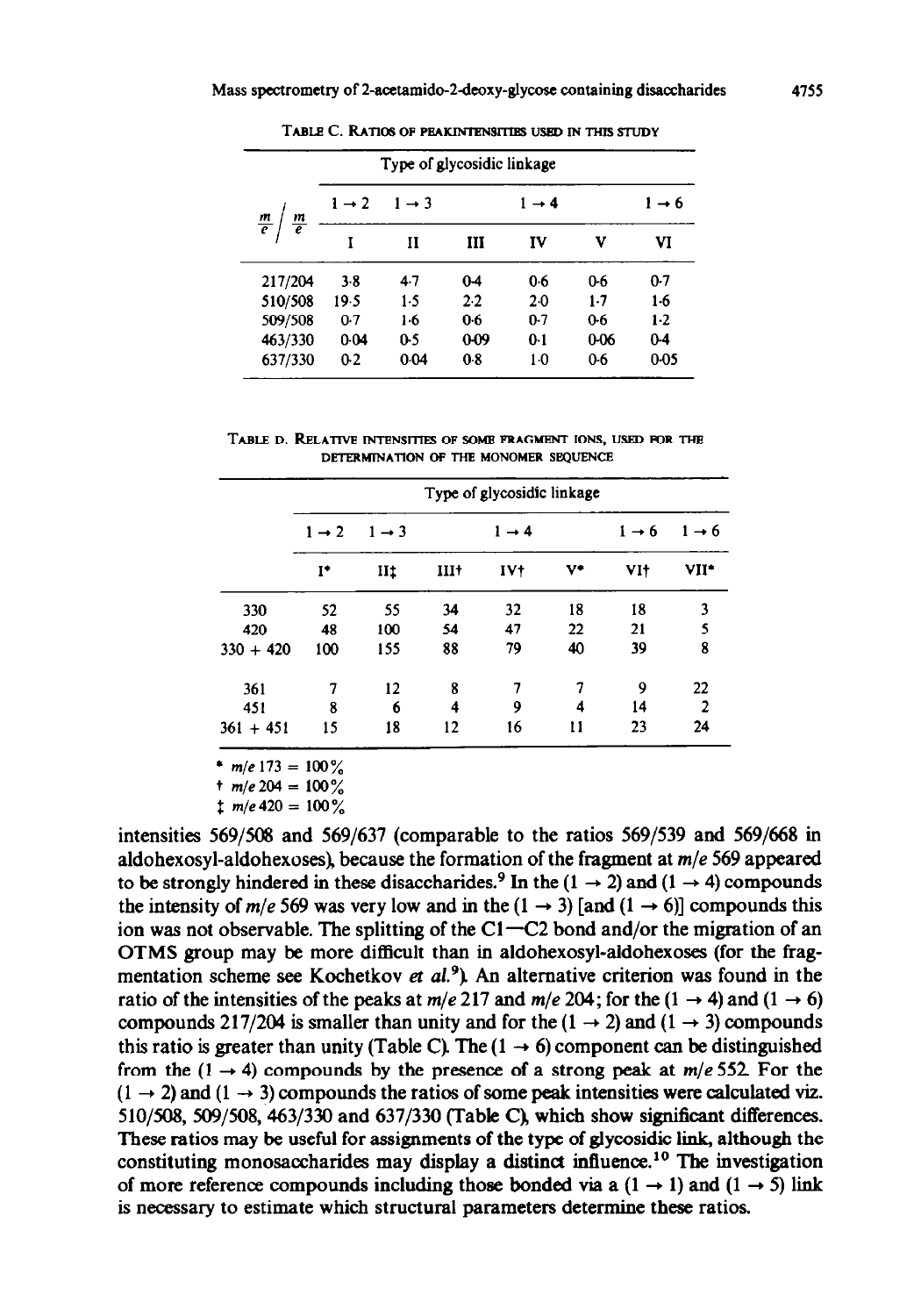#### DISCUSSION

The replacement of an OH function in an aldohexosyl-aldohexose on the 2 or 2' position by an acetamido group gives an alteration of the fragmentation pattern of the TMS-derivatives. As a consequence of the low intensity of the fragment at *m/e* 569 in the  $(1 \rightarrow 2)$ ,  $(1 \rightarrow 3)$  and  $(1 \rightarrow 4)$  disaccharides I to V and the absence of the ion at *m/e* 583 in compound VII, the rules developed for the determination of the position of the glycosidic bond in aldohexosyl-aldohexoses had to be modified. In the reducing aldohexosyl-aldohexoses the ratio of the intensities of the peaks at *m/e* 217 and *m/e* 204 (217/204) is always  $\lt 1$ .<sup>1</sup> These results show that in the (1  $\rightarrow$  2) and (1  $\rightarrow$  3) connected disaccharides containing a 2-acetamido-2deoxyglycose as non-reducing unit, the ratio 217/204 is  $>1$ , whereas in the  $(1 \rightarrow 4)$  and  $(1 \rightarrow 6)$  linked components this ratio is  $\lt 1$ . It is not possible to correlate this change in ratio with an alteration in the intensity of the ion at *m/e* 204 or that at *m/e* 217 only. Apparently, the formation of these ions is influenced by the position of the glycosidic bond. In 2-acetamido-2 deoxy-aldohexose containing disaccharides, the intensity of the fragment at *m/e* 204 will be lower than in aldohexosyl-aldohexoses, because  $C2-C3$  of the 2-acetamido-2-deoxy-glycose moiety of the molecule does not contribute to the intensity of this ion. In TMS-monosaccharides it has been established that the greatest contribution to the formation of the ion at  $m/e$  204 stems from  $C2-C3$ .<sup>11</sup>

The presence of the fragment ion at  $m/e 638$  ( $C_{26}H_{60}NO_7Si_5$ ) constitutes another difference from the spectra of the TMS-aldohexosyl-aldohexoses The intensity of the ion at *m/e* 638 in relation to that at *m/e* 637 may be useful in the determination of the position of the glycosidic bond, as the following regularity in intensities was observed (Figs 1 to 5):

$$
(1 \to 2) \qquad m/e \ 638 < m/e \ 637
$$
\n
$$
(1 \to 3) \qquad m/e \ 638 < m/e \ 637
$$
\n
$$
(1 \to 4) \qquad m/e \ 638 > m/e \ 637
$$
\n
$$
(1 \to 6) \qquad m/e \ 638 > m/e \ 637
$$

In none of the cases the intensity of *m/e* 638 was corrected for the isotopic contribution of  $m/e$  637 to this intensity.

The fragment at  $m/e 510$  (brutoformula  $C_{20}H_{48}NO_6Si_4$ ; 509 plus 1H) was present in all mass spectra although in various intensities (corrected for the isotopic contributions of the peaks at *m/e 508* and m/e 509). The ion at *m/e 509* (brutoformula  $C_{20}H_{47}NO_6Si_4$ ) occurred definitely in the mass spectra of the compounds II, VI and VII besides the isotope peak of  $m/e$  508. The analogue of the fragment at  $m/e$  509 in the TMS-aldohexosyl-aldohexoses,  $m/e$  540, was only detected in the non-reducing trehaloses,<sup>1</sup> whereas the analogue of  $m/e$  510,  $m/e$  541, was observable in the aldohexosyl-aldopentose  $\beta$ -D-Gp-(1  $\rightarrow$  2)-L-Ara.<sup>1</sup>

The following ions were present in all mass spectra of the 2-acetamido-2deoxyaldohexosyl-aldohexoses (I to VI) :

 $m/e$ 463 (brutoformula  $C_{19}H_{45}NO_4Si_4$ ): A structure for this fragment ion, based on exact mass measurement and on the presence of this ion in the  $(1 \rightarrow 2)$ ,  $(1 \rightarrow 3)$ ,  $(1 \rightarrow 4)$  as well as the  $(1 \rightarrow 6)$  compounds, is given in Fig. 6. From the reducing moiety a TMSO $-CH=O$  molecule is eliminated,<sup>8</sup> while in the non-reducing end a migration of a TMS group from an  $O$  to a N atom is suggested.